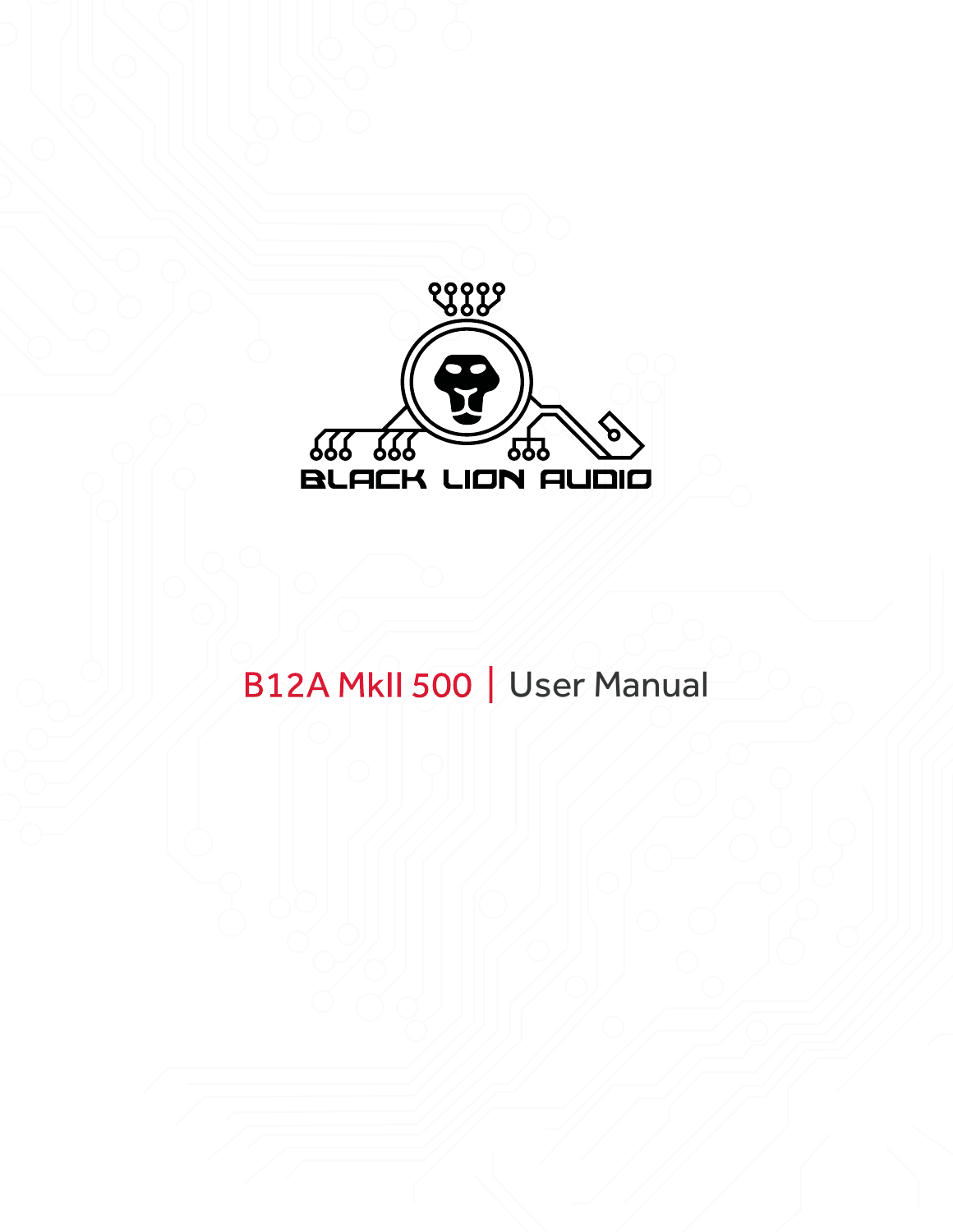# **TABLE OF CONTENTS**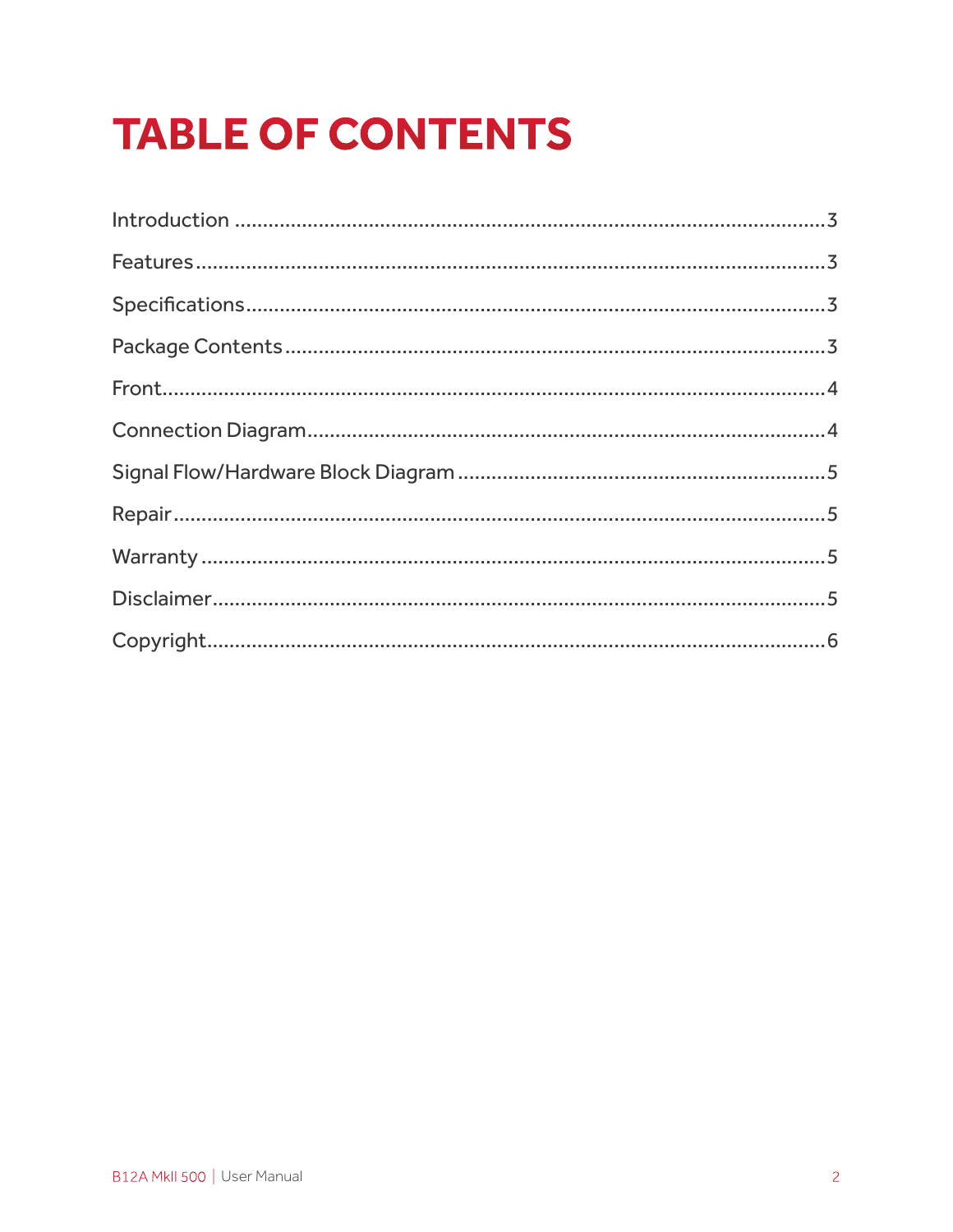### **INTRODUCTION**

The B12A MkII 500 packs the same punch as its ½ rack cousin, but in the convenient and flexible 500 series format. The API®-style design features a delicious CineMag input transformer, serves up huge portions of low-noise gain, and has the same classic American rock sound that the original API® 312A is known for! Get ready to fill your lunchbox®, 'cause once you go Black Lion Audio, you never go back!

### **FEATURES**

- 500 Series format (lunchbox® required)
- Cinemag Input Transformer
- Edcor Output Transformer
- 70dB Gain

### **SPECIFICATIONS**

#### **Mic Section**

- Max Microphone Input Level: +1dBu
- Input Impedance: 200Ω
- Pad: 18dBu
- Gain (no pad): +26dB to +70dB
- Equivalent Input Noise (noise floor): -120dBu
- THD+N (@ +4dBu output):
	- .010% @ +22 dBu
	- .010% @ +36 dBu
	- .041% @ +56 dBu
	- .122% @ +66 dBu
- Bandwidth (1kHz, 150Ω source, unweighted): 10Hz to 30kHz

#### **D.I. Section**

- Max D.I. Input Level: +18dBu
- Input Impedance: 1.1MΩ
- Pad: none
- Gain: +10dB to +53dB
- Equivalent Input Noise (noise floor): -94dB

### **PACKAGE CONTENTS**

• B12A MkII 500

- Hi-Z Input (passive, unbalanced)
- Phantom Power
- 18dB Pad
- **Phase Switch** 
	- THD+N (@ +4dBu output):
		- .009% @ +10 dBu
		- $\cdot$  .115% @ +36 dBu
	- Bandwidth (1kHz, 600Ω unbalanced source, unweighted): 10Hz to 30kHz

#### **Output Section**

- Max Output Level: +28dBu
- Output Impedance: 600Ω

#### **Power Supply**

• +/- 15v (lunchbox® supply)

#### **Product Dimensions**

• 1 .5" x 6.5" x 5.25"

#### **Product Weight**

• .8 lbs

#### **Shipping Dimensions**

•  $13'' \times 11'' \times 5''$ 

#### **Shipping Weight**

• 1.8 lbs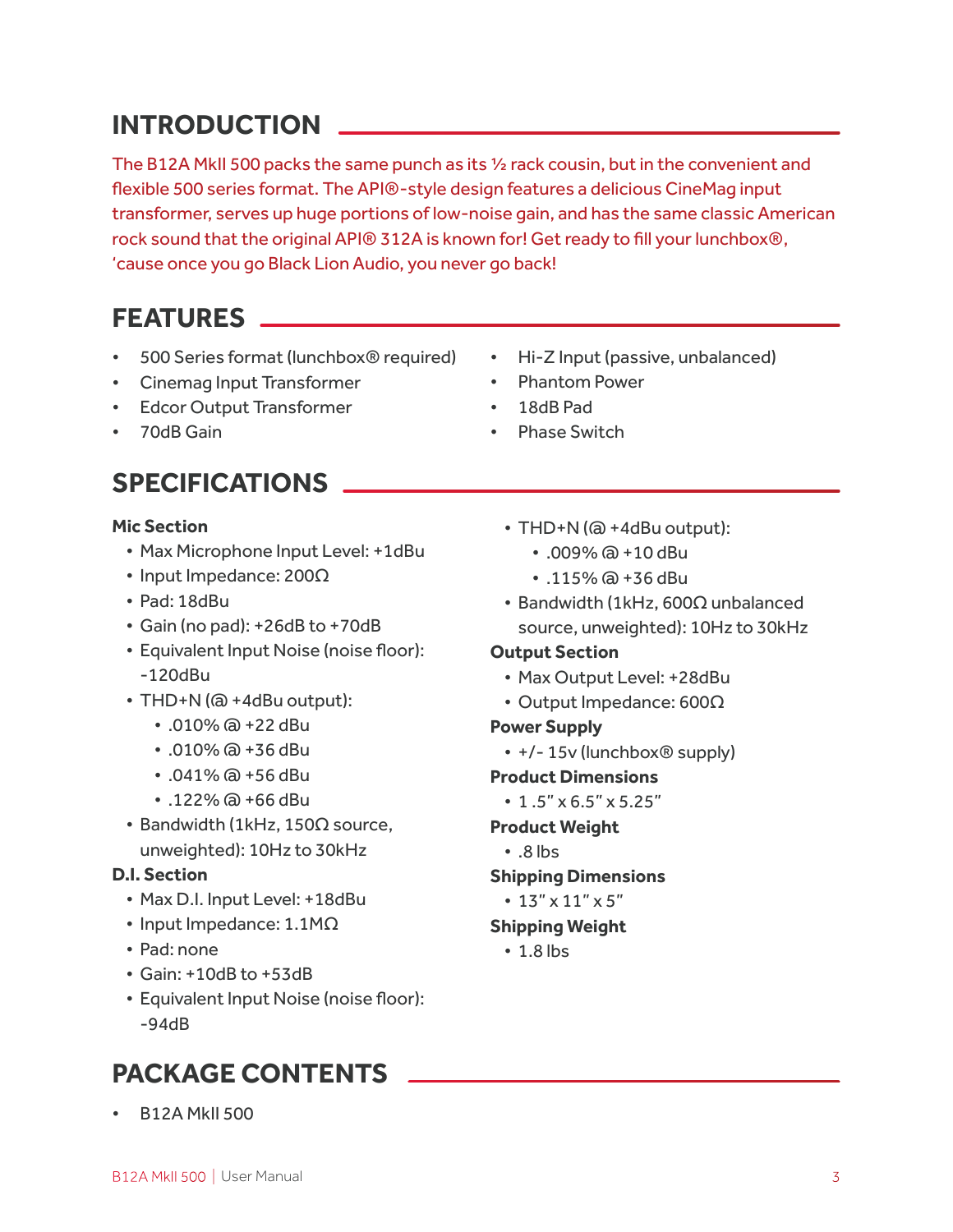### **FRONT**



- **1. GAIN:** clockwise rotation yields an increase in output signal amplitude, counterclockwise rotation yields a decrease in output signal amplitude
- **2. 48V:** engage to turn phantom power on, disengage to turn phantom power off
- **3. PHASE:** engage to adjust input signal polarity by 180°, disengage to leave input signal polarity unchanged
- **4. PAD:** engage to reduce input signal amplitude by 18dBu, disengage to leave input signal amplitude unchanged
- **5. Hi-Z:** engage to use front panel Hi-Z IN as preamp source, disengage to use 500 series rack's XLR input as preamp source
- **6. Hi-Z IN:** input jack for use with high impedance, unbalanced sources (GAIN knob adjusts signal amplitude)

### **B12A MKII 500 CONNECTION DIAGRAM**

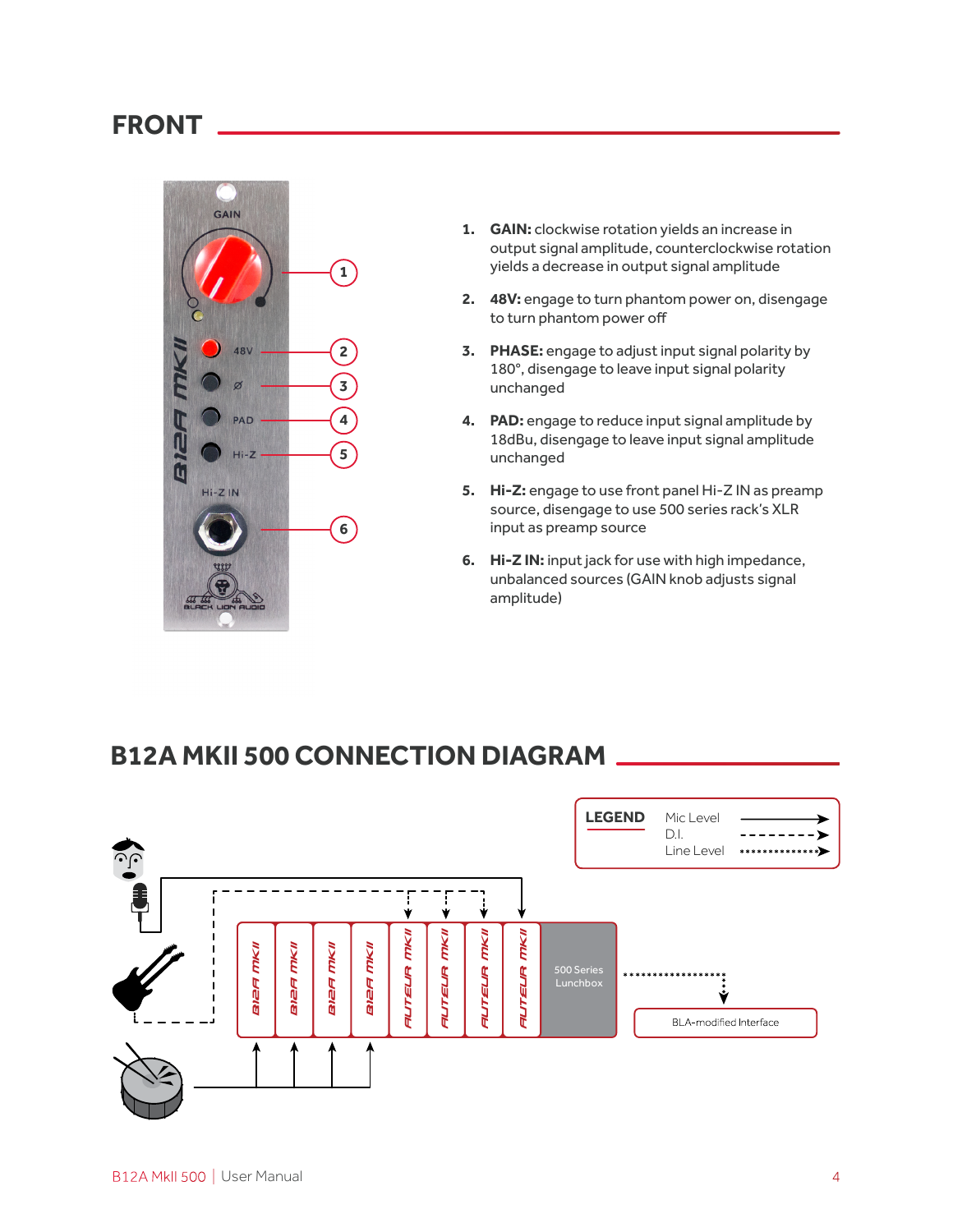### **SIGNAL FLOW/HARDWARE BLOCK DIAGRAM**



### **REPAIR**

To reduce the risk of fire or electric shock, the user should not attempt to repair the device in the event of a failure. Repairs should be referred to qualified service personnel only. Please contact Black Lion Audio if you need assistance.

### **WARRANTY**

We extend a two-year warranty on defects in materials and workmanship for all Black Lion Audio products from the date of purchase. This does not cover user error, wear, tear, or abuse. Should your B.L.A. product experience any problems or failures during the warranty period, immediately contact us, and we will gladly correct the issue at no charge (excluding shipping).

### **DISCLAIMER**

#### For your safety, please read the following!

**Grounding:** For your safety, do not defeat the grounding connection. Use the device only when it is properly grounded.

**Liquids, water, and moisture:** The device should not be used near water, or when it is wet. Care should be taken so that it remains dry. Be sure to keep the device away from rain or other moisture.

**Power:** The device must be loaded in and powered by a 500 Series lunchbox®.

Registered trademarks belong to Automated Processes, Inc.